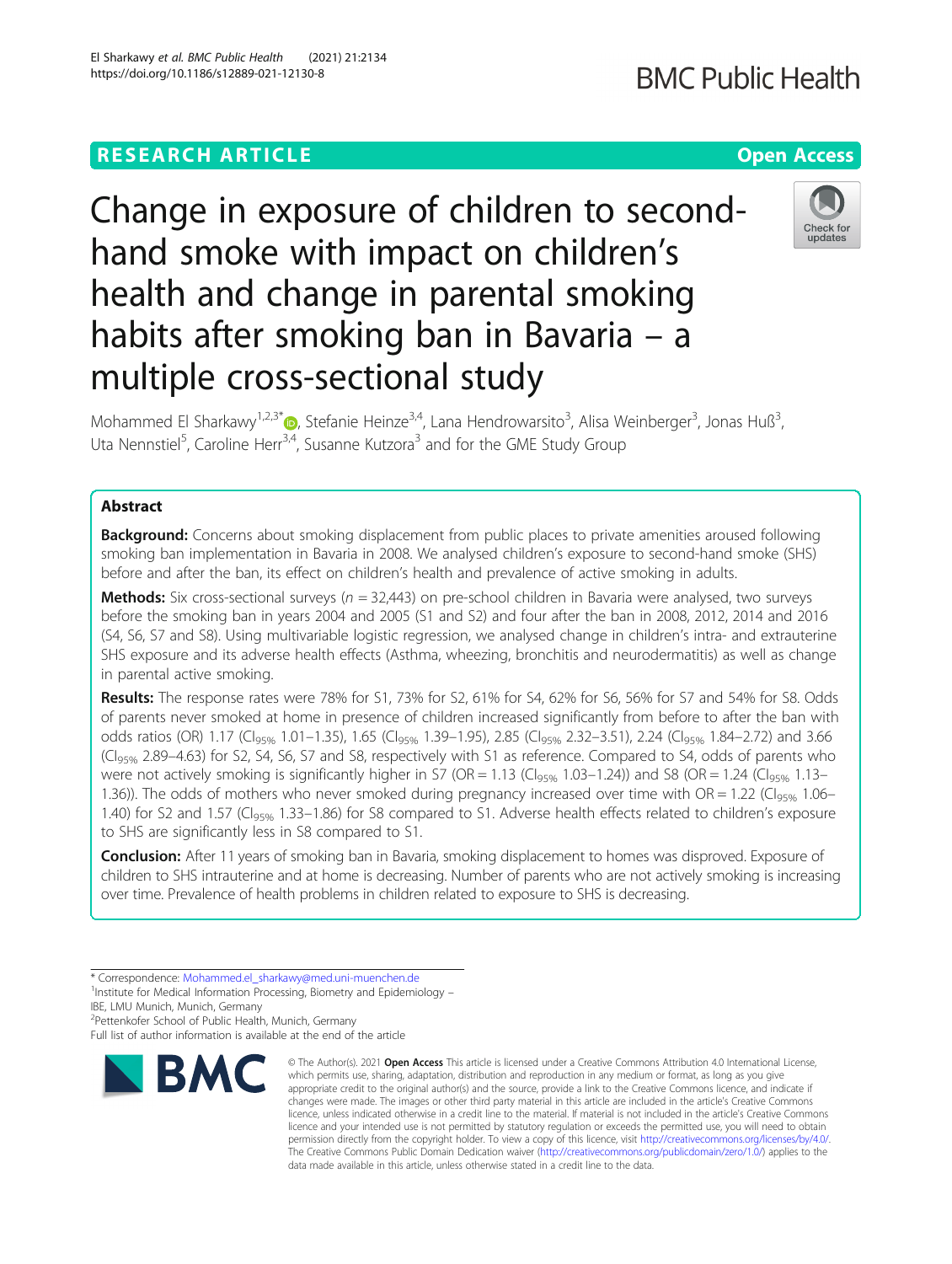<span id="page-1-0"></span>Keywords: Active smoking, Children's health in Bavaria, Second-hand smoking, Smoking ban in Bavaria, Respiratory diseases in children, Maternal smoking during pregnancy

## Background

Adverse health effects from exposure to second-hand smoke (SHS) has been first described since 1928 [\[1](#page-7-0)]. Exposure of non-smoking adults and children to SHS increases health burden. According to a study performed in 2004 [[2](#page-7-0)], 40% of children, 33% of male non-smokers, and 35% of female nonsmokers were exposed to SHS worldwide. Estimated 603,000 deaths was attributable to SHS exposure in 2004, constituting about 1.0% of worldwide mortality, 28% of which are children [[3](#page-7-0)]. Exposure of pregnant women to SHS – especially during the third trimester [\[4\]](#page-7-0) - was reported to have multiple adverse foetal outcomes as stillbirth [\[5](#page-7-0)], low birth weight [[6](#page-7-0), [7\]](#page-7-0), preterm delivery [[7](#page-7-0)], asthma and allergy related symptoms. Also maternal smoking during pregnancy as a source of intrauterine child SHS exposure, proved to cause infancy and childhood adverse health effects as low birth weight [\[8\]](#page-7-0), childhood asthma [\[9\]](#page-7-0), Obesity [\[10\]](#page-7-0) in addition to persistent epigenetic changes [\[11\]](#page-7-0). Additionally, exposure of new-born and young children to SHS was associated with impaired neurodevelopment and behaviour [\[12](#page-7-0)–[14](#page-7-0)], wheezing [\[15](#page-7-0), [16](#page-8-0)], asthma, bronchitis and nocturnal cough [[17,](#page-8-0) [18\]](#page-8-0). In this context, considering socially deprived groups, single parents and parents with lower socioeconomic status, are more likely to expose their children to SHS than other more privileged social groups [\[19](#page-8-0), [20](#page-8-0)].

The health hazards attributed to SHS exposure strongly urge the efforts for smoking cessation in active smokers as well as ensuring smoke-free environment for non-smokers. Following the WHO Framework Convention on Tobacco Control (WHO FCTC) in 2007, farreaching laws to protect non-smokers were imposed in Germany's 16 federal states [\[21\]](#page-8-0). The federal state of Bavaria has implemented total smoking ban in all closed restaurants, bars and cafés in 2008 and further imposing a total ban in all indoor private and public places in 2010 [\[22](#page-8-0)].

Although such a ban is essential to guarantee a smokefree environment in public places for non-smoking adults and children, concerns were raised about smoking displacement to enclosed private places where non-smokers live. Nevertheless, most studies disproved the displacement hypothesis after smoking ban implementation in many countries  $[23-26]$  $[23-26]$  $[23-26]$  $[23-26]$ , with some studies showing parental smoking at home decreased significantly with more self-implemented smoking restrictions at home especially in presence of children [[26](#page-8-0)]. This decrease in smoking could be directly linked to the smoke-free legislation in some studies [\[27](#page-8-0)] or observed as additional voluntarilyintroduced home bans in others [\[28\]](#page-8-0).

Moreover, evidence shows a decreasing trend in active smokers over years following smoking bans. A Cochrane review published in 2010 investigating the effect of implementing institutional smoking bans, found evidence on effect of settings-based smoking policies on reducing smoking rates as well as reduced mortality rates and reduced exposure to SHS [[29\]](#page-8-0). Another Cochrane review published in 2016 found that legislative smoking bans clearly lead to a reduction in exposure to SHS, strong evidence from the included studies supports a decline in admissions for acute coronary syndrome and a weak trend for a decrease in active smoking [\[30\]](#page-8-0). These results come in line with the intended outcomes for the smoking ban with some other studies showing support for extending the ban to include more amenities especially in presence of children [[31](#page-8-0), [32\]](#page-8-0).

Clear evidence on the health benefits of this decrease in exposure to SHS is increasingly emerging particularly for children, showing reductions in low birthweight deliveries, preterm birth and asthmatic exacerbations in Bavaria [\[33](#page-8-0)] as well as internationally [\[34\]](#page-8-0). A systematic review in 2014 by Been et al. including 2.5 million children found that smoke-free legislation is associated with substantial reductions in preterm births and hospital attendance for asthma, together with the health benefits in adults [\[34](#page-8-0)].

In this multiple cross-sectional study, we investigate the change in smoking habits of parents of children in Bavaria qualifying for first school entry year using data from surveys performed before and after the smoking ban imposed in year 2008, we investigate the odds of parental smoking in presence of children, maternal smoking during pregnancy and parental active smoking. We also investigate the association of this change on prevalence of asthma, bronchitis, neurodermatitis and wheezing as adverse health effects for children's exposure to SHS.

## **Methods**

## Data collection and study design

The GME surveys are cross-sectional survey that have been conducted every 2 years since 2004 in Bavaria, whose inhabitants ranged from 12,5–13 million during the time span of the GME surveys, conducted since 2004 till 2016. With the help of questionnaires, which are distributed to parents of preschool children during the school entrance examinations, standardised data on the health and living environment of the children are collected. In contrast to the compulsory school entrance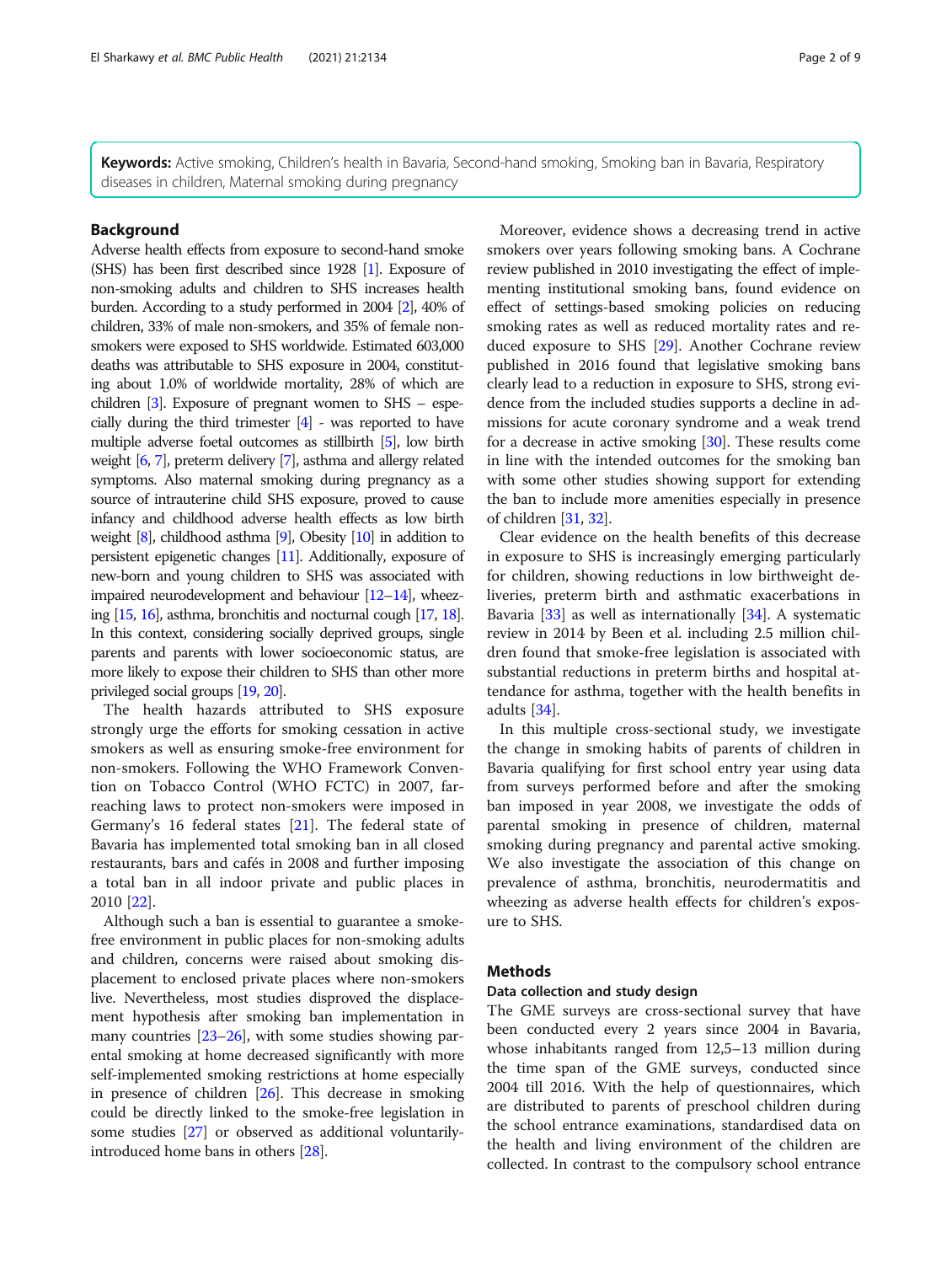examinations, participation in the GME is voluntary. In carrying out the GME, the Bavarian State Office for Health and Food Safety (LGL) cooperates with external partners from the university sector and the local health authorities. The Bavarian Authority for Health and Food Safety regularly sends questionnaires to health authorities of three urban cities (Munich, Ingolstadt, Bamberg) and three rural areas (Schwandorf, Günzburg, Bamberg rural) within the framework of the health monitoring units [[35](#page-8-0)] in Bavaria, Germany. Parents of children aged 5–6 years were asked to voluntarily participate in filling the questionnaires along with their children's compulsory qualifying school entrance examination. Six crosssectional surveys were analysed with a total of 32,443 participants. The six surveys have 13 years' time span, two surveys were performed before the smoking ban: S1 (2004) and S2 (2005), and four after the smoking ban: S4 (2008), S6 (2012), S7(2014), S8 (2016). Response rates were 78% for S1, 73% for S2, 61% for S4, 62% for S6, 56% for S7 and 54% for S8. More details about GME and data collection are described elsewhere [[35\]](#page-8-0). The questionnaires were based on standard scales used in previous studies [[36](#page-8-0)].

## SHS exposure and active smoking

Data from the six surveys was analysed for parental smoking at home in presence of children using a binary (yes, no) coded variable constructed from answer to the questions asking about parental smoking habits at home in presence of their children, with 'No' if none of the parents ever smoke at home in presence of children and 'Yes' if at least one of the parents smokes in presence of children. Parental active smoking was investigated using data from the four surveys after the ban (S4, S6, S7 and S8) using a binary coded variable (none of the parents currently smoke, at least one of the parents currently smokes) constructed from answers to questions asking about the smoking status of both parents. The two surveys before the smoking ban (S1 and S2) did not include questions asking about smoking status of parents. As an intrauterine source of child SHS exposure, maternal smoking during pregnancy was investigated by analysing data from two surveys before (S1 and S2) and two surveys after (S7 and S8) the ban, asking smoking mothers if they ever smoked during pregnancy using a binary (yes, no) variable.

## Adverse health effects in children related to exposure to SHS

We analysed four surveys (S1, S6, S7 and S8) with questions asking the parents if the child has ever been diagnosed with asthma, bronchitis or neurodermatitis by a doctor and about the number of wheezing episodes the child had in the last 12 months. Variables for being

diagnosed by a doctor with asthma, bronchitis and neurodermatitis are dichotomized as 'Yes' if the question was answered with 'yes, once' or 'yes, several times' and 'No' if answered with 'No, never'. For wheezing, a binary (no or less than four episodes in the last 12 months, four or more episodes in the last 12 months) variable was constructed, from responses 'No, never', 'Yes, 1 to 3 episodes', 'Yes, 4 to 12 episodes' and 'Yes, more than 12 episodes'.

## Socio-demographics

Questions describing socio-demographic status across questionnaires were used to define variables as gender, urbanization (rural, urban), parental education (high, middle and low), employment status for mothers and fathers (> 15 h /week or full-time, < 15 h /week, inactively employed and unemployed), maternal partnership status (single, not single) and living in crowding conditions (yes, no) with crowding defined as more than one person per room or having  $< 20 \text{ m}^2$  living space per person. Parental education is 'high' when one or both parents are holding a university entrance certificate, 'middle' when highest degree is high secondary school certificate and 'low' if holding low/no secondary school certificate. The "urbanisation" status for 1070 questionnaires in S7 was missing and was imputed by random assignment to one of the values (see [supplementary](#page-7-0), [Methods](#page-1-0) section).

#### Statistical analysis

Multivariable logistic regression was used to analyse change in active smoking, child domestic SHS exposure, maternal smoking during pregnancy as well for each adverse health effect as the outcome variables. A categorical time trend variable reflecting time change between questionnaires was used as a predictive variable in the regression model. This time trend variable was used as the exposure variable to detect the change in all measured outcome variables in two time-points before the ban (S1 and S2) and four time-points after the ban (S4, S5, S7 and S8), the point estimates of this time trend variable were extracted and described. Child's gender, urbanization, parental education, employment of the mother, employment of the father, child's birth-place and crowding were the variables used to adjust for change in outcome variable with change in the time trend exposure variable. S8 did not have information about mothers being single or not so the variable was not included in the regression analysis. To control for multicollinearity, a bivariate correlation analysis (Cramer's V test) was performed to identify confounders with significant associations. None of the included variables were strongly correlated (taking Cramer's V value > 0.30) so none of them was excluded from the regression model. Model selection was done using LASSO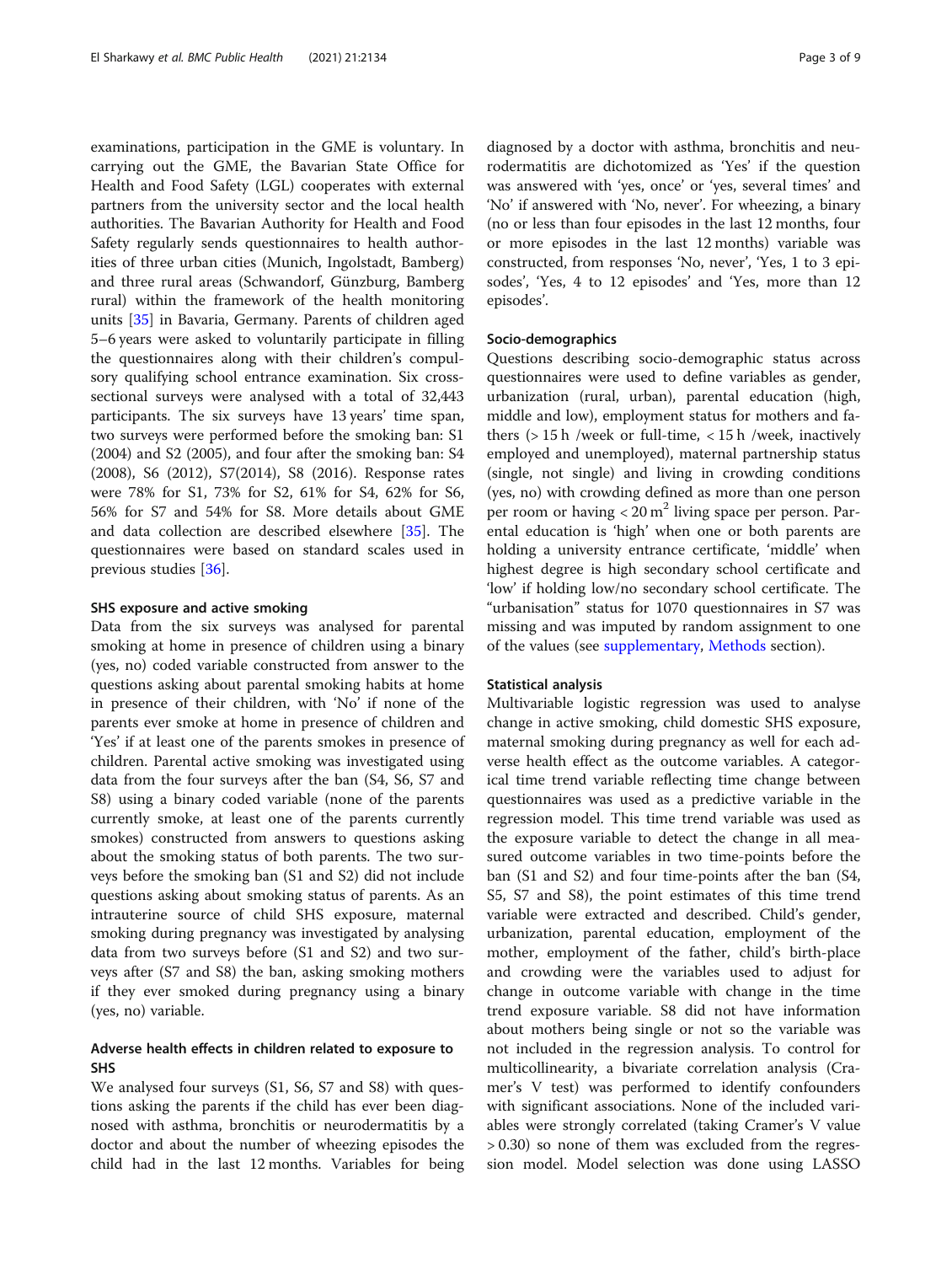method for model features selection, a method that imposes a constraint on the model parameters that causes regression coefficients for some variables to shrink toward zero then removing all parameters. Variables with a regression coefficient equal to zero after the shrinkage process are excluded from the model. Child's exposure to domestic SHS stratified by variables 'single mother' and 'parental education' is presented as bar charts (see [supplementary\)](#page-7-0). Group differences were checked for significance using the Rao-Scott chi-square test for complex samples. Differences are regarded statistically significant if the confidence intervals do not overlap or if the probability of error (p) takes on a value smaller than 0.05. All analytical procedures were performed using SAS 9.2 (SAS Institute Inc., Cary, NC, USA).

## Results

## Socio-demographics

A total of 32,443 parents were surveyed. Table [1](#page-4-0) shows the socio-demographic characteristics for the six surveys conducted. In our data, rates for living in urban areas, parental education level and children being born outside Germany increased over time from S1 to S8, whilst living in crowding conditions and children living with single mothers did not change across the surveys.

## SHS exposure and actively smoking parents

Percentage of parents who reported they never smoke at home in presence of their children has increased with time across surveys from 90.7% in S1 to 97.5% in S8 (Table [2\)](#page-5-0). Percentage of mothers who never smoked during pregnancy has also increased from 88.7% in S1 to 93.9% in S8. In surveys done after the smoking ban, number of parents reporting none of them is actively smoking has increased from 58.6% in S4 to 65.6% in S8. Stratified by being a single mother or not, children of single mothers are exposed more to domestic SHS from their mothers compared to children of non-single mothers. Percentage of mothers not smoking in the presence of children at home has significantly increased across surveys for both single and non-single mothers  $(P < 0.001)$  (See supplementary Fig. [1\)](#page-7-0). Stratified by parental education level, parents with low education not exposing their children to domestic SHS are less compared to parents with medium or high education, although the increasing trend across surveys of not smoking at home in presence of children for parents with low education level is greater than in parents with higher education levels. The increase in not exposing children to domestic SHS across surveys is significant for all educational categories  $(P < 0.001)$  (See supplementary, Fig. [2\)](#page-7-0).

## Adverse health effects in children related to exposure to SHS

The proportion of parents reporting their child was never diagnosed by a doctor with asthma, bronchitis or neurodermatitis has increased from 97.5% in S1 to 98.6% in S8 for asthma, 67.4% in S1 to 74.1% in S8 for bronchitis and 87.6% in S1 to 90.4% in S8 for neurodermatitis. Proportion of parents reporting their child had four or less wheezing episodes in the previous year has slightly increased from S1 to S8 (Table [3\)](#page-5-0).

## Regression analysis

For SHS exposure, the odds of children not exposed to domestic SHS from parents have significantly increased over time across surveys compared to reference survey S1. The odds of mothers who never smoked during pregnancy have increased significantly over time across surveys with OR = 1.22 ( $CI_{95\%}$  1.06–1.40) for S2 and 1.57  $(Cl<sub>95%</sub> 1.33–1.86)$  for S8 compared to S1 although not significant for S7 compared to S1 (Table [4\)](#page-6-0). For active smoking, parents reporting none of them is actively smoking also showed a significant increase across surveys with OR =  $1.13$  (CI<sub>95%</sub> 1.03–1.24) for S7 and 1.24  $(Cl<sub>95%</sub> 1.13–1.36)$  for S8 compared to reference survey S4 although not significant for S6 (Table [4\)](#page-6-0). This indicates a decrease in children's exposure to SHS from parents and decreasing prevalence of active smoking.

Results from regression analysis of adverse health effects (Table [4\)](#page-6-0), show odds of children never diagnosed by a doctor with asthma have increased by nearly two thirds in S8 compared to S1. Odds of children never diagnosed by a doctor with neurodermatitis are significantly higher in survey S6 and S8 compared to reference survey S1. Same applies for children never diagnosed by a doctor with bronchitis in S7 and S8 compared to reference survey S1. Children in S8 are twice as likely to have four or fewer wheezing episodes compared to reference survey S1. This indicates a decrease in prevalence of adverse health effects in children related to SHS, although the decreasing trend is not uniform over time.

## **Discussion**

The results demonstrate a decrease in exposure of Bavarian pre-school children to SHS during intrauterine development and early life years, as well as a decrease in active smoking in adults after implementation of the smoking ban in Bavaria in 2008. This decline was coupled with a decrease in reported adverse health effects in children related to their exposure to SHS.

In 2004, 40% of children worldwide were exposed to second-hand smoke with 1% of worldwide mortality attributable to this exposure, 28% of which are children [[2\]](#page-7-0). These numbers suggest that substantial gains could be achieved if more policies aiming to protect children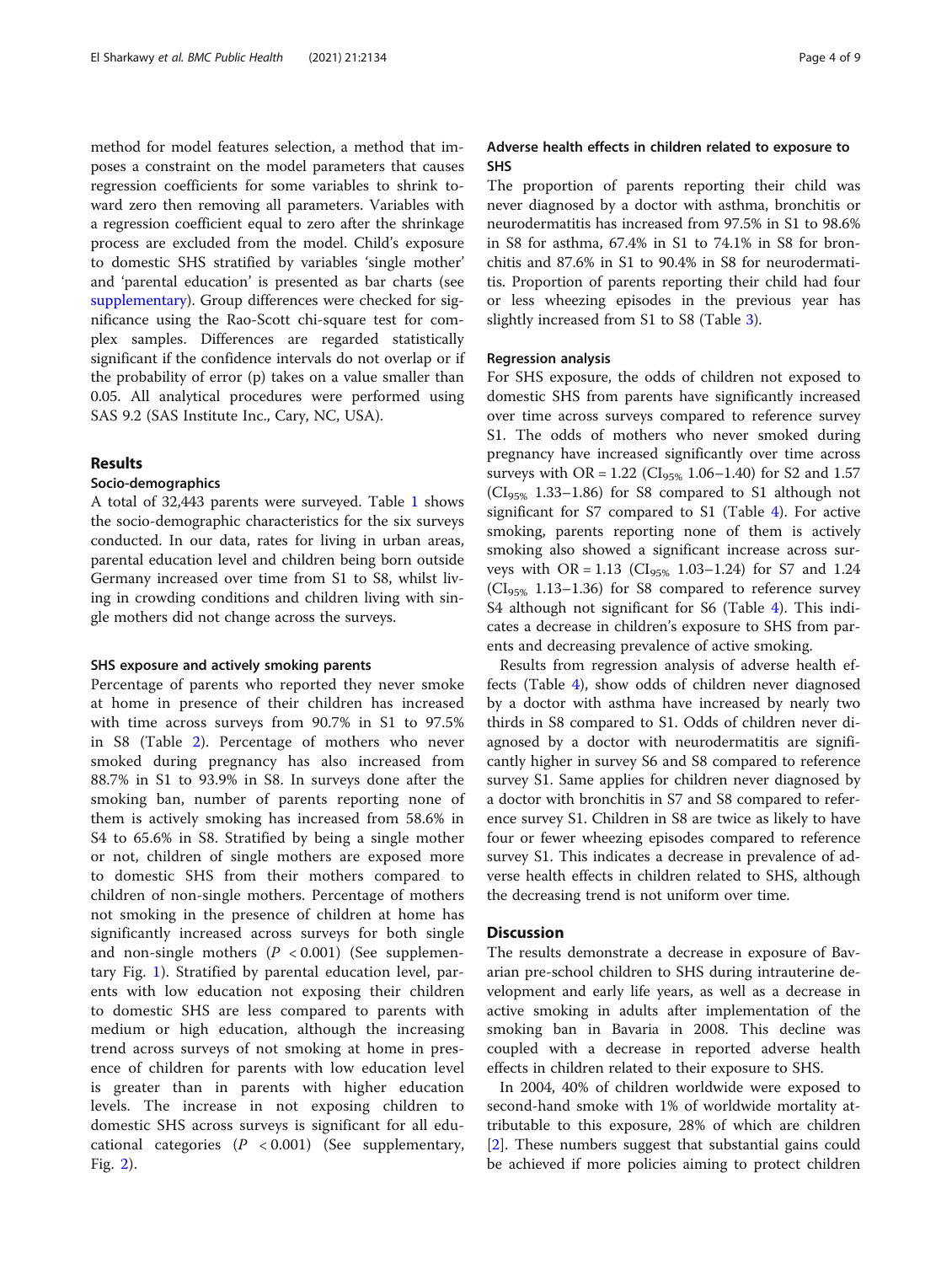| Survey<br>(year of survey) | <b>S1</b><br>(2004) | <b>S2</b><br>(2005) | S4<br>(2008)  | S6<br>(2012) | S7<br>(2014)  | S8<br>(2016)  |
|----------------------------|---------------------|---------------------|---------------|--------------|---------------|---------------|
| Total (N)                  | 6350<br>n (%)       | 6206                | 5336<br>n (%) | 5052         | 4732<br>n (%) | 4767<br>n (%) |
| Characteristic             |                     | n (%)               |               | n (%)        |               |               |
| Gender                     |                     |                     |               |              |               |               |
| Male                       | 3319 (52.3)         | 3216 (51.8)         | 2738 (51.3)   | 2668 (53.0)  | 2418 (51.5)   | 2420 (51.3)   |
| Female                     | 3030 (47.7)         | 2989 (48.2)         | 2598 (48.7)   | 2370 (46.9)  | 2286 (48.3)   | 2296 (48.1)   |
| Missing                    | $\overline{1}$      | $\mathbf{1}$        | 0             | 14           | 34            | 51            |
| <b>Urbanisation</b>        |                     |                     |               |              |               |               |
| Urbanised area             | 2640 (41.6)         | 2763 (44.5)         | 2598 (48.7)   | 2725 (54.0)  | 2512 (53.1)   | 2453 (51.5)   |
| Rural area                 | 3710 (58.4)         | 3443 (55.4)         | 2738 (51.3)   | 2327 (46.0)  | 2220 (46.9)   | 2314 (48.5)   |
| Missing                    | $\mathbf 0$         | 0                   | 0             | $\mathbf 0$  | $\mathbf 0$   | $\mathbf 0$   |
| <b>Parental Education</b>  |                     |                     |               |              |               |               |
| High                       | 2322 (37.8)         | 2317 (38.6)         | 2127 (41.2)   | 2235 (46.7)  | 2295 (50.2)   | 2416 (52.7)   |
| Middle                     | 2105 (34.2)         | 2052 (34.2)         | 1812 (35.1)   | 1624 (33.9)  | 1425 (31.2)   | 1344 (29.3)   |
| Low                        | 1720 (28.0)         | 1630 (27.2)         | 1221 (23.7)   | 928 (19.4)   | 850 (18.6)    | 821 (17.9)    |
| Missing                    | 203                 | 207                 | 176           | 265          | 162           | 186           |
| <b>Employment mother</b>   |                     |                     |               |              |               |               |
| Full-time or > 15 h/week   | 2123 (35.7)         | 2102 (35.8)         | 2177 (43.1)   | 2341 (49.8)  | 2309 (51.9)   | 2480 (55.1)   |
| < 15 h/week                | 1373 (23.1)         | 1350 (23.1)         | 1081 (21.4)   | 925 (19.7)   | 847 (19.0)    | 779 (17.3)    |
| Inactively employed        | 1994 (33.5)         | 1912 (32.6)         | 1539 (30.5)   | 1193 (25.4)  | 1073 (24.1)   | 1078 (23.9)   |
| Unemployed                 | 457 (7.7)           | 502 (8.6)           | 257(5.1)      | 239(5.1)     | 224(5.0)      | 164(3.6)      |
| Missing                    | 403                 | 340                 | 282           | 354          | 279           | 266           |
| <b>Employment father</b>   |                     |                     |               |              |               |               |
| Full-time or > 15 h/week   | 5405 (93.3)         | 5365 (93.7)         | 4649 (94.7)   | 4389 (94.9)  | 4149 (95.2)   | 4193 (95.7)   |
| < 15 h/week                | 62(1.1)             | 53 (0.9)            | 48 (1.0)      | 52(1.1)      | 35(0.8)       | 41 (1.0)      |
| Inactively employed        | 85(1.5)             | 69 (1.2)            | 69 (1.4)      | 61(1.3)      | 64 (1.5)      | 75 (1.7)      |
| Unemployed                 | 242 (4.2)           | 241 (4.2)           | 144(2.9)      | 125(2.7)     | 111(2.6)      | 75 (1.7)      |
| Missing                    | 556                 | 478                 | 426           | 425          | 373           | 383           |
| Single mother              |                     |                     |               |              |               |               |
| Yes                        | 559 (9.1)           | 586 (9.6)           | 464 (8.9)     | 447 (9.2)    | 430 (9.3)     |               |
| No                         | 5791 (88.3)         | 5515 (88.8)         | 4726 (88.5)   | 4413 (87.3)  | 4192 (88.5)   |               |
| Missing                    | 180                 | 105                 | 146           | 192          | 110           |               |
| Birthplace of child        |                     |                     |               |              |               |               |
| Outside Germany            | 195(3.1)            | 190(3.1)            | 124(2.3)      | 170(3.4)     | 258 (5.5)     | 335 (7.1)     |
| Inside Germany             | 6148 (96.8)         | 6001 (96.6)         | 5164 (96.7)   | 4818 (95.3)  | 4440 (93.8)   | 4380 (91.8)   |
| Missing                    | $\overline{7}$      | 15                  | 48            | 64           | 34            | 52            |
| Crowding                   |                     |                     |               |              |               |               |
| Yes                        | 1180 (19.2)         | 1160 (19.2)         | 920 (18.1)    | 948 (20.2)   | 879 (19.7)    | 881 (19.8)    |
| No                         | 4957 (78.0)         | 4929 (79.4)         | 4169 (78.1)   | 3738 (73.9)  | 3591 (75.8)   | 3564 (74.7)   |
| Missing                    | 213                 | 177                 | 247           | 366          | 262           | 322           |

## <span id="page-4-0"></span>Table 1 Socio-demographic characteristics of GME<sup>a</sup> surveys

<sup>a</sup>GME: For health monitoring units (Gesundheits-Monitoring-Einheiten)

and non-smoking adults from exposure to SHS could be applied. Despite the intention behind enforcing a smoking ban in public places being to protect non-smokers, concerns were raised from policy makers about smoking displacement from public to private places where children and non-smoking adults live. Nevertheless, our results come in line with other studies refuting these concerns in different populations [[16](#page-8-0)–[19](#page-8-0)].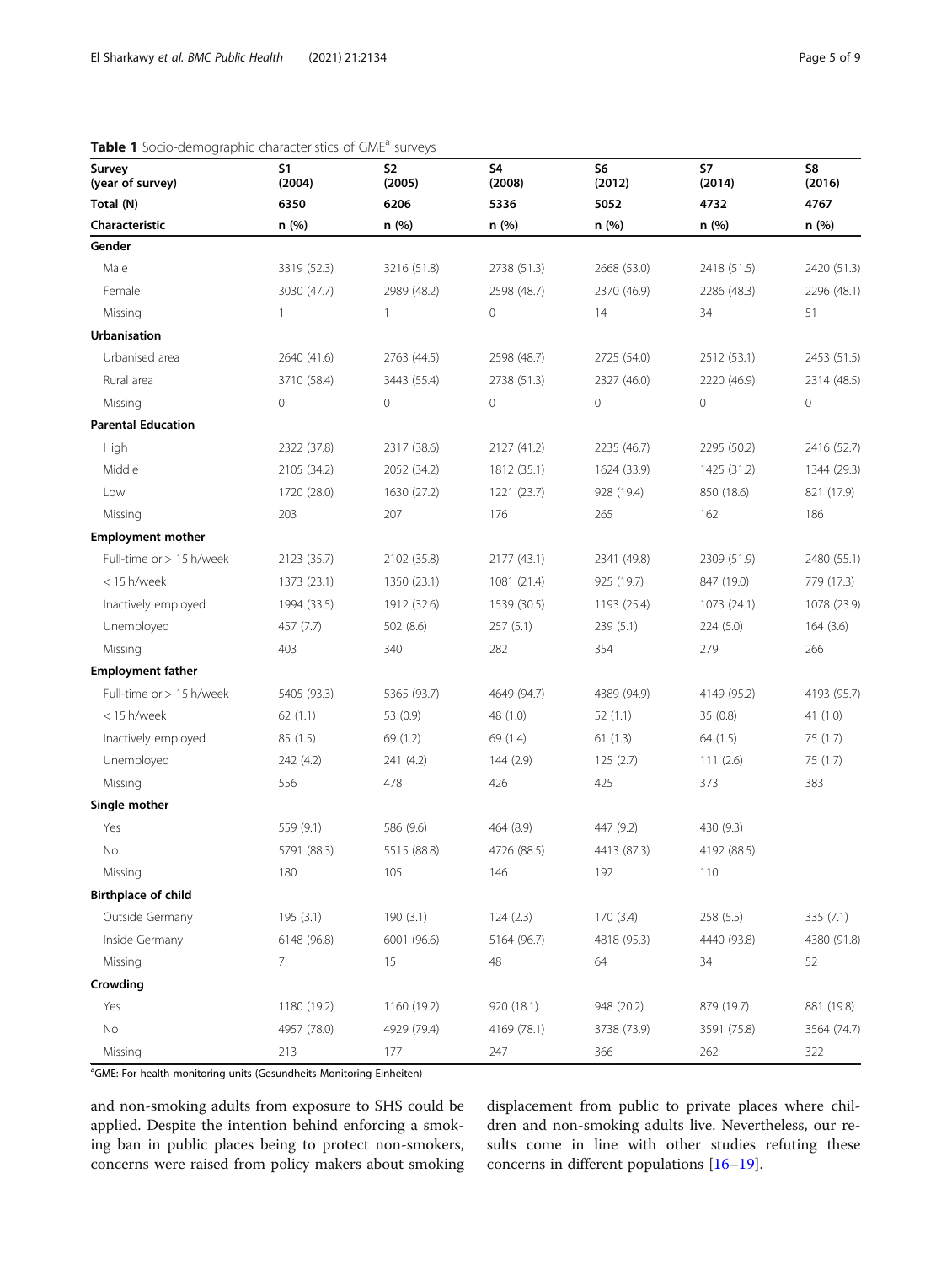| Survey<br>(year of survey)                    | S <sub>1</sub><br>(2004) | S <sub>2</sub><br>(2005) | S <sub>4</sub><br>(2008) | S6<br>(2012) | S7<br>(2014) | S8<br>(2016) |
|-----------------------------------------------|--------------------------|--------------------------|--------------------------|--------------|--------------|--------------|
| Total (N)                                     | 6350                     | 6206                     | 5336                     | 5052         | 4732         | 4767         |
| Characteristic                                | n (%)                    | n (%)                    | n (%)                    | n (%)        | n (%)        | n (%)        |
| Do you smoke in presence of children at home? |                          |                          |                          |              |              |              |
| Never                                         | 5613 (90.7)              | 5584 (91.6)              | 4839 (94.2)              | 4593 (96.8)  | 4417 (95.9)  | 4529 (97.5)  |
| Yes                                           | 575 (9.3)                | 512 (8.4)                | 297 (5.8)                | 153(3.2)     | 188(4.1)     | 116(2.5)     |
| Missing                                       | 162                      | 110                      | 200                      | 306          | 127          | 122          |
| Did the mother smoke during pregnancy?        |                          |                          |                          |              |              |              |
| Never                                         | 5428 (88.7)              | 5431 (90.8)              |                          |              | 4224 (91.6)  | 4381 (93.9)  |
| Yes                                           | 692 (11.3)               | 551 (9.2)                |                          |              | 385 (8.4)    | 285(6.1)     |
| Missing                                       | 230                      | 224                      |                          |              | 123          | 101          |
| Does any of the parents smoke?                |                          |                          |                          |              |              |              |
| None of the parents smoke                     |                          |                          | 3080 (58.6)              | 2978 (60.5)  | 2866 (62.7)  | 3025 (65.6)  |
| At least one parent smoke                     |                          |                          | 2172 (41.4)              | 1942 (39.5)  | 1703 (37.3)  | 528 (34.4)   |
| Missing                                       |                          |                          | 84                       | 132          | 163          | 155          |

<span id="page-5-0"></span>Table 2 Prevalence of exposure of children to SHS\* and active smoking parents

\*SHS: Second-hand smoking

Although a clear decline in children's exposure to SHS and parental active smoking could be noticed in our study, we cannot deliberately attribute this decline to the implementation of the smoking ban in Bavaria in 2008, but possibly to the improvement in education and increase in employment hours observed in our data over

**Table 3** Prevalence of adverse health effects in children related to SHS\* exposure

| Survey<br>(year of survey)                             | S1<br>(2004) | S6<br>(2012)                        | S7<br>(2014)            | S8<br>(2016) |  |  |  |
|--------------------------------------------------------|--------------|-------------------------------------|-------------------------|--------------|--|--|--|
| Total                                                  | 6350         | 5052                                | 4732                    | 4767         |  |  |  |
| Characteristic                                         | N(%)         | N (%)                               | N (%)                   | N (%)        |  |  |  |
| Child ever diagnosed with asthma by a doctor?          |              |                                     |                         |              |  |  |  |
| Never                                                  |              | 5114 (97.5) 4478 (97.2) 4111 (97.0) |                         | 4223 (98.6)  |  |  |  |
| Yes                                                    | 134 (2.6)    | 130 (2.8)                           | 129(3.0)                | 59 (1.38)    |  |  |  |
| Missing                                                | 1102         | 444                                 | 492                     | 485          |  |  |  |
| Child ever diagnosed with neurodermatitis by a doctor? |              |                                     |                         |              |  |  |  |
| Never                                                  | 5348 (87.6)  |                                     | 4381 (88.9) 3684 (88.1) | 3885 (90.4)  |  |  |  |
| Yes                                                    | 760 (12.4)   | 549 (11.1)                          | 499 (11.9)              | 411 (9.6)    |  |  |  |
| Missing                                                | 242          | 122                                 | 549                     | 471          |  |  |  |
| Child ever diagnosed with bronchitis by a doctor?      |              |                                     |                         |              |  |  |  |
| Never                                                  |              | 3802 (67.4) 3215 (68.8) 3070 (72.1) |                         | 3218 (74.1)  |  |  |  |
| Yes                                                    |              | 1843 (32.7) 1459 (31.2)             | 1190 (27.9)             | 1125 (25.9)  |  |  |  |
| Missing                                                | 705          | 378                                 | 472                     | 424          |  |  |  |
| Child had wheezing episodes in last 12 months?         |              |                                     |                         |              |  |  |  |
| < 4 episodes                                           |              | 6085 (98.4) 4850 (98.5)             | 4495 (98.7)             | 4555 (99.2)  |  |  |  |
| $>$ = 4 episodes 97 (1.6)                              |              | 72 (1.5)                            | 61 (1.3)                | 35 (0.76)    |  |  |  |
| Missing                                                | 168          | 130                                 | 176                     | 177          |  |  |  |

time. This improvement in socioeconomic conditions noticed in our data might not be a reflection to real social improvements, but keeping in mind the declining response rate over time from S1 to S8, this might introduce this socioeconomic improvement to our study population, with the assumption that socially privileged families are more aware about the negative health effects of smoking, and are keener to repeatedly take part in the survey with every new child entering his first school year, while socially disadvantaged groups would not be as keen to participate in the survey with every new child entering school.

While maternal smoking during pregnancy was linked in previous studies to diminished airway function in the new-born's early life [\[37](#page-8-0), [38](#page-8-0)], further exposure of the child to SHS increases the risk of respiratory infections and is responsible for two- to four-fold increased risk of wheezing illnesses and increased severity of asthmatic symptoms [\[38](#page-8-0), [39\]](#page-8-0). In our study population, we noticed decreasing odds for maternal smoking during pregnancy, with numbers showing lower prevalence of health problems in children possibly linked to their decreasing exposure to SHS after 11 years from the smoking ban. This might be attributed to improved medical services [[40](#page-8-0)] together with the decline in children's exposure to SHS over time, also to the rising awareness from parents – especially the highly educated - towards the negative health effects of smoking and exposure to SHS.

Relative higher exposure of socially disadvantaged children to SHS has been described in several studies in Germany and internationally [\[3](#page-7-0), [41,](#page-8-0) [42\]](#page-8-0). Studies performed on the effects of social disparities on exposure of children to SHS show that the relative decline in SHS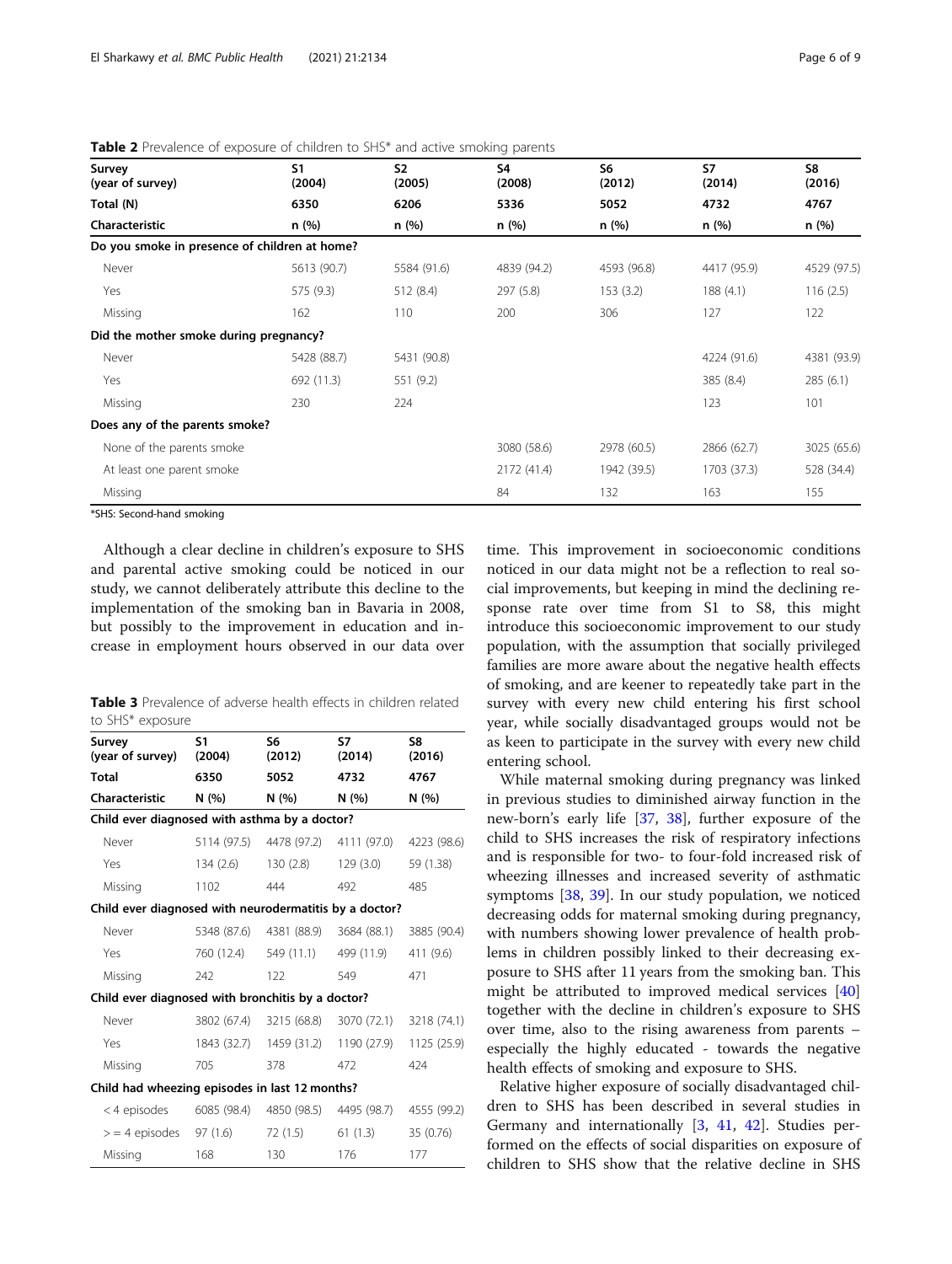| Survey<br>(year of survey)                                    | S1<br>(2004) | S <sub>2</sub><br>(2005) | S4<br>(2008)          | S6<br>(2012)                                                        | S7<br>(2014)                                                   | S8<br>(2016)                        |
|---------------------------------------------------------------|--------------|--------------------------|-----------------------|---------------------------------------------------------------------|----------------------------------------------------------------|-------------------------------------|
|                                                               |              | <b>OR</b><br>(95% CI)    | <b>OR</b><br>(95% CI) | <b>OR</b><br>(95% CI)                                               | OR.<br>(95% CI)                                                | <b>OR</b><br>(95% CI)               |
| Child exposure to SHS and parental active smoking             |              |                          |                       |                                                                     |                                                                |                                     |
| No exposure to SHS at home from parents (a)                   | Ref          | $1.17(1.01-1.35)$        |                       | 1.65 (1.39–1.95) 2.85 (2.32–3.51) 2.24 (1.84–2.72) 3.66 (2.89–4.63) |                                                                |                                     |
| No maternal smoking during pregnancy (a)                      | Ref          | $1.22(1.06-1.40) -$      |                       |                                                                     |                                                                | $1.12(0.97-1.31)$ $1.57(1.33-1.86)$ |
| None of parents is actively smoking (a)                       |              |                          | Ref                   |                                                                     | 1.03 (0.94-1.12) 1.13 (1.03-1.24) 1.24 (1.13-1.36)             |                                     |
| Adverse health effects in children related to exposure to SHS |              |                          |                       |                                                                     |                                                                |                                     |
| Asthma never diagnosed by a doctor (b)                        | Ref          |                          |                       |                                                                     | $0.76$ (0.58-1.00) $0.74$ (0.56-0.97) 1.64 (1.17-2.30)         |                                     |
| Neurodermatitis never diagnosed by a doctor (c)               | Ref          | $\qquad \qquad =$        |                       |                                                                     | $1.19(1.05-1.35)$ $1.13(0.99-1.28)$ $1.45(1.26-1.66)$          |                                     |
| Bronchitis never diagnosed by a doctor (c)                    | Ref          | $\qquad \qquad -$        |                       |                                                                     | $1.01$ $(0.92-1.11)$ $1.23$ $(1.12-1.35)$ $1.36$ $(1.23-1.50)$ |                                     |
| $<$ 4 wheezing episodes in last 12 months (d)                 | Ref          |                          |                       |                                                                     | 1.08 (0.79-1.47) 1.17 (0.85-1.61) 2.06 (1.40-3.04)             |                                     |

<span id="page-6-0"></span>Table 4 Change in odds ratios (OR) for exposures and outcomes in children related to SHS\* exposure across surveys

\* SHS Second-hand smoking

(a) Adjusted for urbanization, parental education, mother and father employment, birth place of child and living in crowding conditions

(B) Adjusted for child gender, parental education level, mother and father employment status and living in crowding conditions

(c) Adjusted for urbanization, child gender, parental education level, mother and father employment status, child birth-place and living in crowding conditions

(d) Adjusted for child's gender

exposure between different social groups over time is the same regardless of the social group [[31,](#page-8-0) [43](#page-8-0)]. In consistence with other studies, we found a decline in children's domestic SHS exposure in all educational groups, taking into account the decreasing proportion of parents with low education in our data across surveys, the decline seems to be relatively stronger in this group in which the de-normalising effect of the ban on the habit of smoking still seems to be effective, especially with the relatively higher odds of parents exposing their children to SHS in this group [[24](#page-8-0)]. This decline promotes the implementation of the ban in communities where population educational level is not as high as in our investigated population, without fear of displacement of smoking to closed private places.

Single mothers are considered according to some studies as a socially disadvantaged group with higher risks of poverty and ill-health than other women [\[44\]](#page-8-0). Despite the increasing protective behaviour towards children's exposure to SHS over time for both single and nonsingle mothers, in accordance with other studies [[45](#page-8-0), [46\]](#page-8-0), after a descriptive analysis for our data, we observed that single mothers are more likely to expose their children to SHS at home than non-single mothers. As implementing the smoking ban does not show an increasing risk of exposing children of single mothers to domestic SHS, the smoking ban can be integrated with targeted campaigns raising awareness and improving the social environment of single mothers to reduce the relative high exposure of children of this social category to SHS [\[46](#page-8-0)].

Our study has some limitations that might introduce bias, despite the high response rate to the surveys included. The decreasing response rate over time coupled with change in social characteristics of respondents might indicate sampling bias under the assumption that higher educated parents are keener to participate in the survey. Also, parents of chronically ill children might have higher interest in filling questionnaires in order to report their children's health problem, this could produce an overestimation of the reported diseases prevalence. Furthermore, relying on questionnaires to record children's medical history can produce recall bias. It is also likely for social desirability bias to be introduced in questions asking parents if they expose their children to SHS hazards, leading to lower figures of actual percentage of parents who actually smoke and expose their children to SHS. To minimise information bias due to heterogeneity in questions quantifying the exposures across surveys, we always used the negative response as the event in all the investigated variables in our analysis (See [supplementary,](#page-7-0) [Methods](#page-1-0) section).

## Conclusions

Our results show that after 11 years from the smoking ban in all closed public amenities in Bavaria, there was no displacement of parental smoking to homes where children live. These findings come in line with studies investigating the effects of smoking bans in other countries. This would encourage investigating further implementation of smoking bans in private and public homes and vehicles in countries who have strict laws banning smoking in action, as well as promoting governments in other countries who have no strict smoking bans enforced to take similar steps. Our analysis results show that parental smoking habits are changing over time: parents are either not smoking at home in presence of children or are quitting smoking entirely. This change is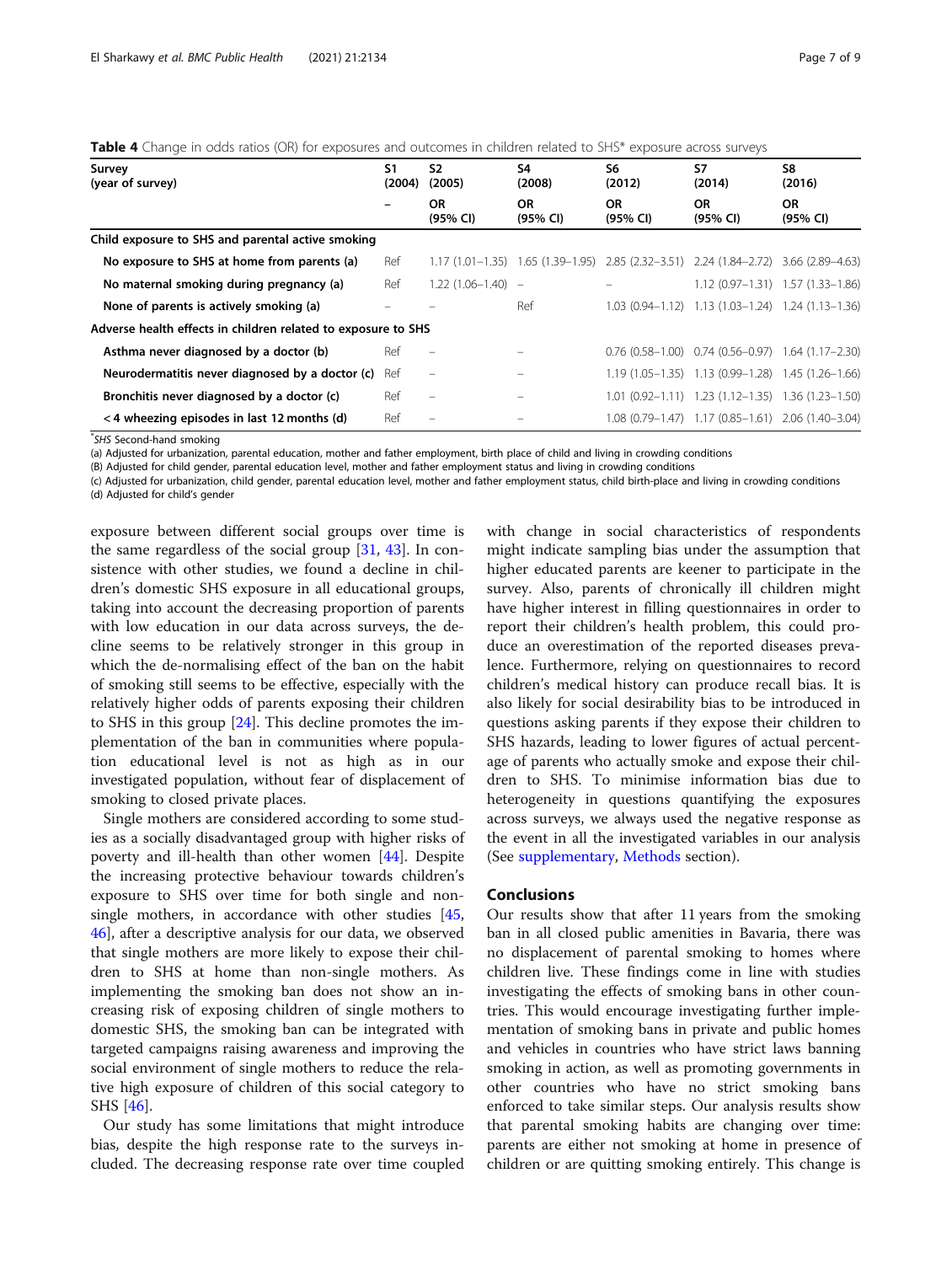<span id="page-7-0"></span>noticed in all educational categories, taking into account the decreasing participation of the low education category into the surveys over time, that resulted in a profound decline in smoking in this group. Single mothers smoke more often in presence of children at home compared to non-single mothers, although the increase in not exposing children to SHS over time is noticed in both groups. Investigated health problems related to exposure of children to SHS (asthma, bronchitis, neurodermatitis and wheezing) are decreasing after 11 years from the smoking ban.

#### Abbreviations

SHS: Second-hand Smoke.; OR: Odds Ratio; CI: Confidence Interval; GME: Health-monitoring Unit "Gesundheits-Monitoring-Einheiten"

#### Supplementary Information

The online version contains supplementary material available at [https://doi.](https://doi.org/10.1186/s12889-021-12130-8) [org/10.1186/s12889-021-12130-8.](https://doi.org/10.1186/s12889-021-12130-8)

Additional file 1.

#### Acknowledgements

Survey 1, 2 and 4 was part of the project 'Tabakrauchbelastung von Kindern in Bayern: Ansatzpunkte für Gesundheitsförderungsstrategien auf Gemeindeebene', which was funded by the Gesundheitsinitiative 'Gesund.Leben.Bayern.' of the Bavarian State Ministry of the Environment and Public Health. Surveys 6, 7 and 8 were funded and supported by the Department of Occupational and Environmental Epidemiology, Bavarian Health and Food Safety Authority (Bayerisches Landesamt für Gesundheit und Lebensmittelsicherheit), Munich, Germany.

#### Authors' contributions

MS developed the concept, analysed the data and wrote the manuscript. AW developed the questionnaires and revised the manuscript. SK helped in developing the concepts and revised the manuscript. JH helped in data management and analysis. LH developed the questionnaires and revised the manuscript. UN developed the questionnaires and revised the manuscript. SH helped in developing the concepts and the questionnaires and revised the manuscript. CH helped in developing the concepts and the questionnaires and revised the manuscript. All authors read and approved the final manuscript.

#### Funding

There was no funding for this research project.

#### Availability of data and materials

The databases used here in this study were exclusively available for the authors to access and use after an administrative permission. The datasets generated and/or analysed during the current study are not publicly available due confidentiality but are available from the corresponding author on reasonable request.

#### **Declarations**

## Ethics approval and consent to participate

The surveys and project protocol were subject to approval and cleared for ethical appropriateness [[35\]](#page-8-0). The GME have been approved by the local ethics committees (13th September 2004, Nr. 04157, Bayerische Landesärztekammer/Ethikkommission). The informed consent has been given in writing. Parents were asked to voluntarily fill out a paper questionnaire.

## Consent for publication

Not applicable.

#### Competing interests

The authors have no conflicts of interest to declare that are relevant to the content of this article.

#### Author details

<sup>1</sup> Institute for Medical Information Processing, Biometry and Epidemiology -IBE, LMU Munich, Munich, Germany. <sup>2</sup>Pettenkofer School of Public Health Munich, Germany. <sup>3</sup>Department for Occupational and Environmental medicine, Bavarian Health and Food Safety Authority, Pfarrstraße 3, Munich, Germany. <sup>4</sup>Institute and Outpatient Clinic for Occupational, Social and Environmental Medicine, Hospital of the University of Munich, Ziemssenstr. 1, 80336 Munich, Germany. <sup>5</sup>Bavarian Health and Food Safety Authority (LGL) Veterinärstraße 2, 85764 Oberschleißheim, Germany.

## Received: 30 November 2020 Accepted: 29 October 2021 Published online: 20 November 2021

#### References

- Schönherr E. Contribution to the statistical and clinical features of lung tumours (in German). Z Krebsforsch. 1928;27(5):436–50. [https://doi.org/10.1](https://doi.org/10.1007/BF02125480) [007/BF02125480.](https://doi.org/10.1007/BF02125480)
- 2. Oberg M, Jaakkola MS, Woodward A, Peruga A, Pruss-Ustun A. Worldwide burden of disease from exposure to second-hand smoke: a retrospective analysis of data from 192 countries. Lancet (London, England). 2011; 377(9760):139–46.
- 3. Orton SJL, Cooper S, Lewis S, Coleman T. Predictors of Children's secondhand smoke exposure at home: a systematic review and narrative synthesis of the evidence. PLoS ONE. 2014;9(11):e112690.
- 4. Xepapadaki P, Manios Y, Liarigkovinos T, Grammatikaki E, Douladiris N, Kortsalioudaki C, et al. Association of passive exposure of pregnant women to environmental tobacco smoke with asthma symptoms in children. Pediatr Allergy Immunol. 2009;20(5):423–9. [https://doi.org/10.1111/j.1399-3](https://doi.org/10.1111/j.1399-3038.2008.00820.x) [038.2008.00820.x](https://doi.org/10.1111/j.1399-3038.2008.00820.x).
- 5. Leonardi-Bee J, Britton J, Venn A. Secondhand Smoke and Adverse Fetal Outcomes in Nonsmoking Pregnant Women: A Meta-Analysis. Pediatrics. 2011;127:734–41.
- 6. Martin TR, Bracken MB. Association of low birth weight with passive smoke exposure in pregnancy. Am J Epidemiol. 1986;124(4):633–42. [https://doi.](https://doi.org/10.1093/oxfordjournals.aje.a114436) [org/10.1093/oxfordjournals.aje.a114436.](https://doi.org/10.1093/oxfordjournals.aje.a114436)
- 7. Windham GC, Hopkins B, Fenster L, Swan SH. Prenatal active or passive tobacco smoke exposure and the risk of preterm delivery or low birth weight. Epidemiology (Cambridge, Mass). 2000;11(4):427–33.
- 8. Jaddoe VW, Troe EJ, Hofman A, Mackenbach JP, Moll HA, Steegers EA, et al. Active and passive maternal smoking during pregnancy and the risks of low birthweight and preterm birth: the generation R study. Paediatr Perinat Epidemiol. 2008;22(2):162–71. [https://doi.org/10.1111/j.1365-3016.2007.00916.x.](https://doi.org/10.1111/j.1365-3016.2007.00916.x)
- 9. Neuman Å, Hohmann C, Orsini N, Pershagen G, Eller E, Kjaer HF, et al. Maternal smoking in pregnancy and asthma in preschool children: a pooled analysis of eight birth cohorts. Am J Respir Crit Care Med. 2012;186(10): 1037–43. [https://doi.org/10.1164/rccm.201203-0501OC.](https://doi.org/10.1164/rccm.201203-0501OC)
- 10. von Kries R, Toschke AM, Koletzko B, Slikker W Jr. Maternal smoking during pregnancy and childhood obesity. Am J Epidemiol. 2002;156(10):954–61. [https://doi.org/10.1093/aje/kwf128.](https://doi.org/10.1093/aje/kwf128)
- 11. Joubert BR, Felix JF, Yousefi P, Bakulski KM, Just AC, Breton C, et al. DNA methylation in newborns and maternal smoking in pregnancy: genomewide consortium Meta-analysis. Am J Hum Genet. 2016;98(4):680–96. <https://doi.org/10.1016/j.ajhg.2016.02.019>.
- 12. Herrmann M, King K, Weitzman M. Prenatal tobacco smoke and postnatal secondhand smoke exposure and child neurodevelopment. Curr Opin Pediatr. 2008;20(2):184–90. <https://doi.org/10.1097/MOP.0b013e3282f56165>.
- 13. Eskenazi B, Castorina R. Association of prenatal maternal or postnatal child environmental tobacco smoke exposure and neurodevelopmental and behavioral problems in children. Environ Health Perspect. 1999;107(12):991– 1000. <https://doi.org/10.1289/ehp.99107991>.
- 14. Liu J, Leung PW, McCauley L, Ai Y, Pinto-Martin J. Mother's environmental tobacco smoke exposure during pregnancy and externalizing behavior problems in children. Neurotoxicology. 2013;34:167–74. [https://doi.org/10.1](https://doi.org/10.1016/j.neuro.2012.11.005) [016/j.neuro.2012.11.005](https://doi.org/10.1016/j.neuro.2012.11.005).
- 15. Duff AL, Pomeranz ES, Gelber LE, Price GW, Farris H, Hayden FG, et al. Risk factors for acute wheezing in infants and children: viruses, passive smoke, and IgE antibodies to inhalant allergens. Pediatrics. 1993;92(4):535–40.